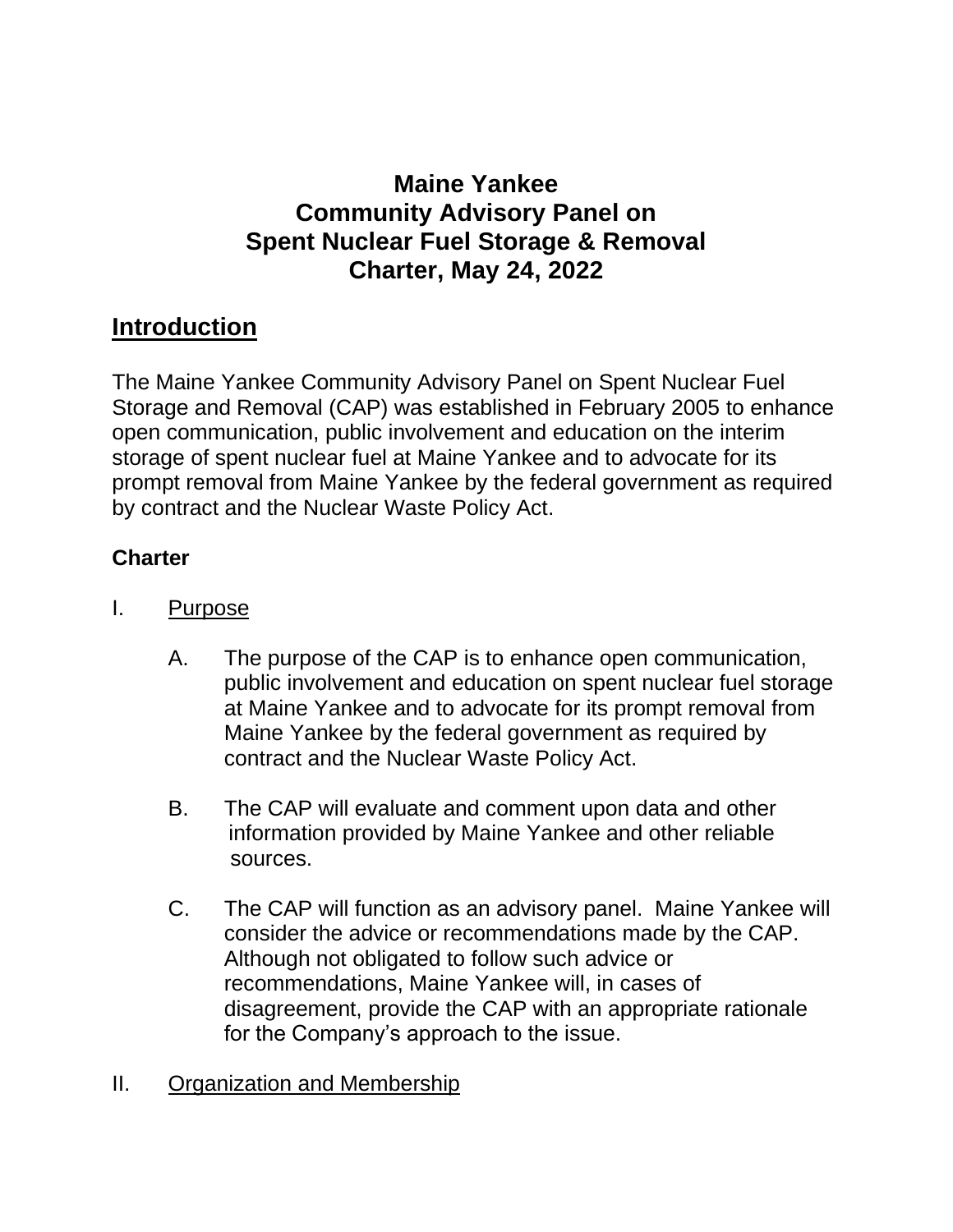### A. Membership

- 1. The CAP will consist of at least seven members including a representative of the Lincoln County legislative delegation invited to serve on the CAP by the CAP Chair who may delegate this task to CAP staff, a representative appointed by the Governor, a representative appointed by Wiscasset Selectmen, and Maine Yankee's representative. Other members may have been members of the Decommissioning CAP, but are not limited by that requirement.
- 2. Members may resign by writing to the Chairperson of the CAP. The Chairperson shall forward a copy of such resignation to the President of Maine Yankee and, if applicable, to the selecting body. In the event the CAP Chair resigns, he or she will notify the President of Maine Yankee in writing.
- 3. Replacement of the Governor's representative, the Wiscasset representative, and the Maine Yankee representative, shall be by the selecting body. In the event the legislator from Lincoln County resigns or is no longer a Lincoln County legislator, the CAP Chair will invite another member of the Lincoln County Legislative Delegation to serve on the CAP and may delegate this task to CAP staff. In the event a CAP member resigns who is not one of the four representative categories described above, the CAP will make a good faith effort to replace the member who resigned. Selecting a replacement shall be by a majority vote of the CAP approving the new member. The CAP will do its best to maintain its membership at at least seven. The CAP may also add members at its discretion by a majority vote whether or not a member has resigned.

### B. Officers

1. The CAP shall have a Chairperson and Vice-Chairperson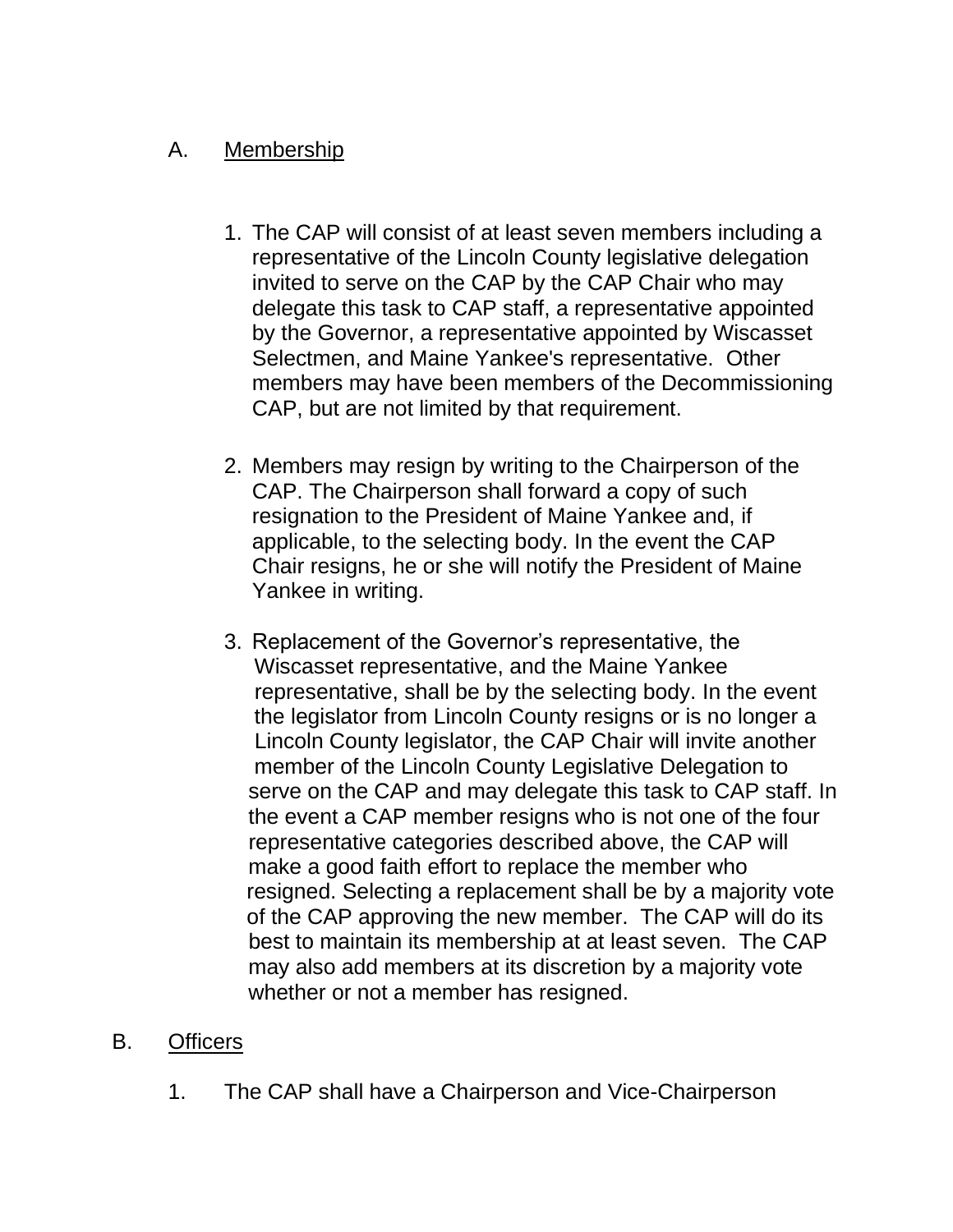elected by a majority vote of the CAP.

- 2. The term for the Chairperson and Vice-Chairperson will be two years.
- C. Committees
	- 1. Committees, sub-committees or similar working groups will be designated by the Chairperson as needed to carry out the work of the CAP. Such committees, subcommittees or working groups will serve at the discretion of the Chairperson.
- D. Duties
	- 1. Chairperson shall perform the following duties:
		- a. Call meetings of the CAP;
		- b. Prepare and/or approve agendas for meetings;
		- c. Preside at CAP meetings;
		- d. Submit to the Maine Yankee President all recommendations adopted by the CAP;
		- e. Forward member resignation letters to the Maine Yankee President and the selecting body where applicable;
		- f. Work with Maine Yankee administrative support to ensure the smooth flow of information to the CAP and public.
	- 2. Vice-Chairperson shall perform all the duties of the Chairperson in her/his absence or in the event of her/his resignation.
	- 3 Maine Yankee Support
		- a. Maine Yankee will provide administrative support to the CAP and will work with the Chairperson to ensure the smooth flow of CAP information to panel members and the public. Whenever feasible electronic mail will be the preferred method of communicating with and among CAP members.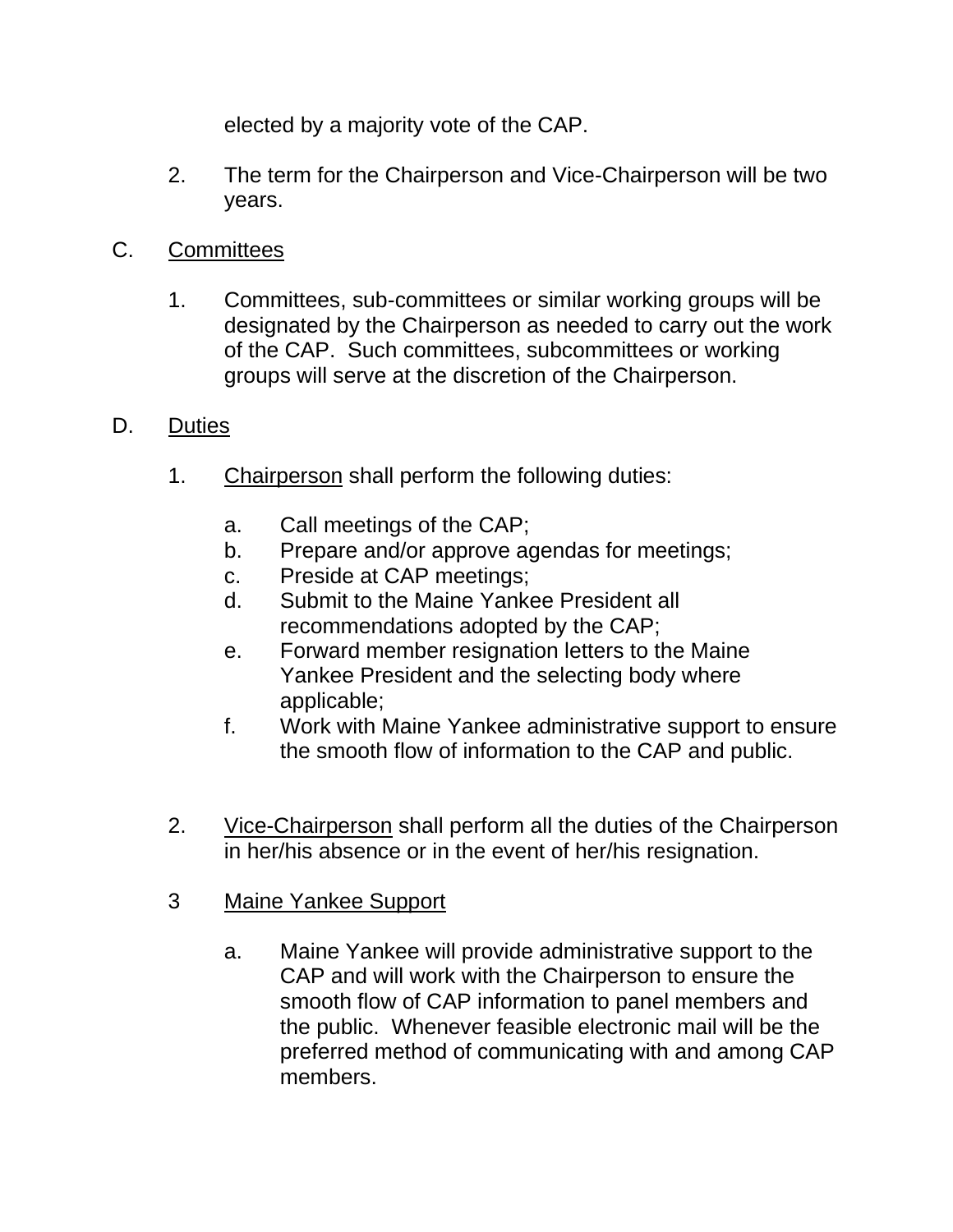b. Administrative support will include but not be limited to taking minutes, typing, copying, compiling, and mailing CAP documents, assisting with meeting arrangements, maintaining CAP records, and ensuring their availability to the public at the Maine State Library.

### III. Meetings

- A. Frequency The CAP will meet a minimum of once a year at a time convenient to the members, though additional meetings can be called at the Chair's discretion.
- B. Prior to the annual CAP meeting, Maine Yankee will issue a report to the CAP of key activities associated with the operation of the ISFSI for the preceding year and activities the Company has been engaged in relative to removing spent nuclear fuel from the site.
- C. During the year between CAP meetings Maine Yankee will also periodically update the CAP on any noteworthy developments related either to spent nuclear fuel storage or its removal.
- D. Open Meetings All CAP meetings will be open to the public.
	- 1. All meetings will have a public comment period.
	- 2. Issues brought before the CAP that are not on the meeting agenda will only be added to that meeting's agenda following an affirmative vote of two-thirds of the CAP members present.
	- 3. The CAP may go into executive session at the request of a member that is followed by a majority vote of the CAP. The CAP may not vote in executive session.
	- 4. Meetings will be announced a minimum of two weeks in advance.
- C. Reimbursement Members of the CAP will not be reimbursed for travel or other expenses incurred by them in the performance of their duties as members. However, Maine Yankee will provide a meal for CAP members at every meeting.